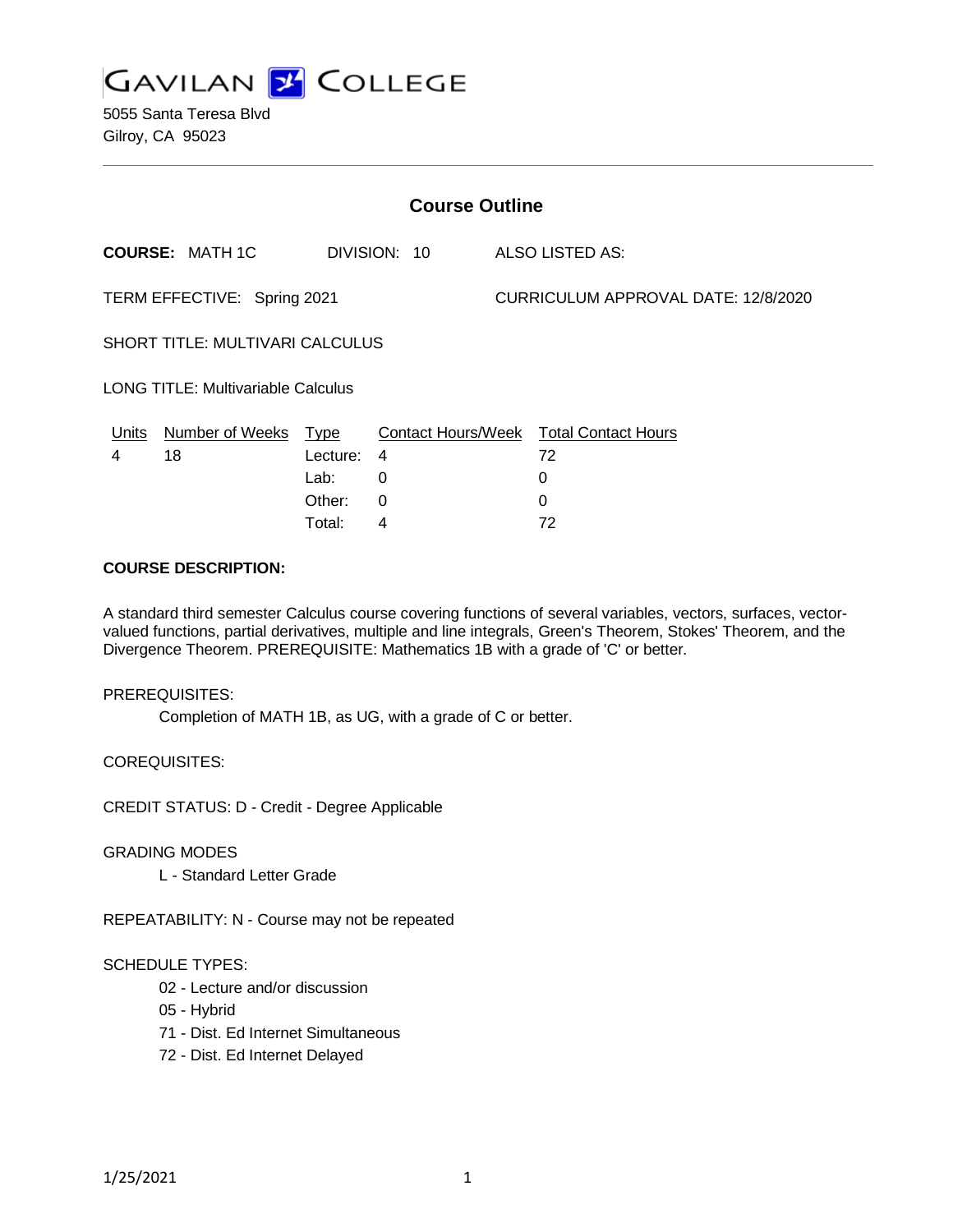## **STUDENT LEARNING OUTCOMES:**

1. Identify, describe, and illustrate level curves, lines, planes, solids, cylinders, and quadric surfaces using three-dimensional coordinate systems.

Measure of assessment: Homework, Quiz, Project, Exam

Year assessed, or planned year of assessment: 2016

Semester: Fall

2. Formulate, analyze, and solve problems containing vectors and use parametric equations and vector functions to describe space curves.

Measure of assessment: Homework, Quiz, Project, Exam

Year assessed, or planned year of assessment: 2012

3. Apply differentiation and integration of vector functions to real world problems including arc length, curvature, velocity, and acceleration.

Measure of assessment: Homework, Quiz, Project, Exam

Year assessed, or planned year of assessment: 2016 Semester: Fall

4. Apply the concepts of domain, range, evaluation, limits, and continuity to functions of more than one variable.

Measure of assessment: Homework, Quiz, Project, Exam Year assessed, or planned year of assessment: 2012

5. Formulate, analyze, and solve problems using partial derivatives including directional derivatives, gradient, and optimizations.

Measure of assessment: Homework, Quiz, Project, Exam Year assessed, or planned year of assessment: 2012

6. Calculate double and triple integrals utilizing various three-dimensional coordinate systems and Jacobian transformations.

Measure of assessment: Homework, Quiz, Project, Exam

Year assessed, or planned year of assessment: 2016 Semester: Fall

7. Apply integration of mutilvariable functions to real-world problems including mass, moments, center of mass, surface area, and volume.

Measure of assessment: Homework, Quiz, Project, Exam

Year assessed, or planned year of assessment: 2016

Semester: Fall

8. Identify and sketch vector fields; find and sketch gradient fields. Measure of assessment: Homework, Quiz, Project, Exam Year assessed, or planned year of assessment: 2012

9. Calculate line integrals and apply the Fundamental Theorem of Line Integrals and Green's Theorem. Measure of assessment: Homework, Quiz, Project, Exam Year assessed, or planned year of assessment: 2012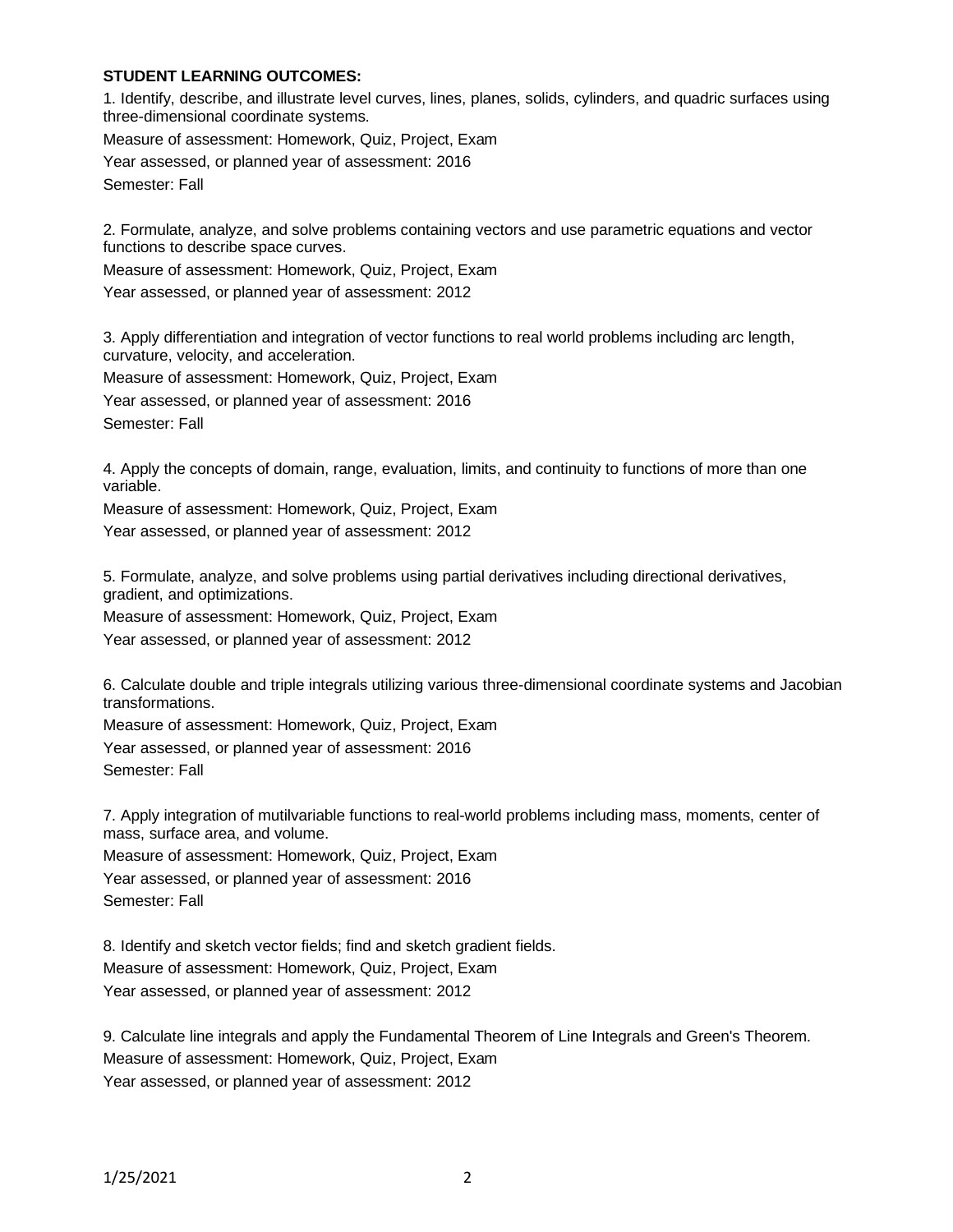10.Identify parametric surfaces; calculate surface integrals, and apply Stokes' Theorem and the Divergence Theorem.

Measure of assessment: Homework, Quiz, Project, Exam

Year assessed, or planned year of assessment: 2012

11. Classify critical points as local extrema or saddle points. Solve extreme value problems with constraints using Lagrange multipliers.

Measure of assessment: Homework, Quiz, Project, Exam

Year assessed, or planned year of assessment: 2018

## **CONTENT, STUDENT PERFORMANCE OBJECTIVES, OUT-OF-CLASS ASSIGNMENTS**

Curriculum Approval Date: 12/8/2020

## **DE MODIFICATION ONLY**

WEEK 1: 4 HOURS

## CONTENT

Course introduction. Three-dimensional coordinate systems; distance formula; Vectors.

**HOMEWORK** 

Read sections covered in textbook and complete homework assignments.

#### PERFORMANCE OBJECTIVES

The students will be able to: Represent points, lines, planes and regions in three dimensional coordinates; Perform basic vector

operations.

WEEK 2: 4 HOURS

## CONTENT

Dot product; direction angles and direction cosines; projections. Cross product.

#### HOMEWORK

Read sections covered in textbook and complete homework assignments.

#### PERFORMANCE OBJECTIVES

The students will be able to: Perform dot product, cross product, and triple product calculations; Apply the concepts to direction angles and cosines, work,

projections, torque, areas and volumes.

WEEK 3: 4 HOURS

#### CONTENT

Vector and parametric equations of lines and planes. Cylinders and quadric surfaces.

#### HOMEWORK

Read sections covered in textbook and complete homework assignments. Complete a project that applies vectors to a three-dimensional coordinate system.

#### PERFORMANCE OBJECTIVES

The students will be able to: Represent lines and planes using vector, parametric, symmetric, and linear forms; Identify and sketch cylinders and quadric surfaces.

WEEK 4: 4 HOURS

#### CONTENT

Cylindrical and spherical coordinates. Vector functions and space curves.

HOMEWORK

Read sections covered in textbook and complete homework assignments.

## PERFORMANCE OBJECTIVES

The students will be able to: Convert between rectangular, cylindrical, and spherical coordinates; Identify surfaces and solids using cylindrical and spherical coordinates; Find domains and limits of vector functions; Sketch space curves by hand and illustrate them with computer software.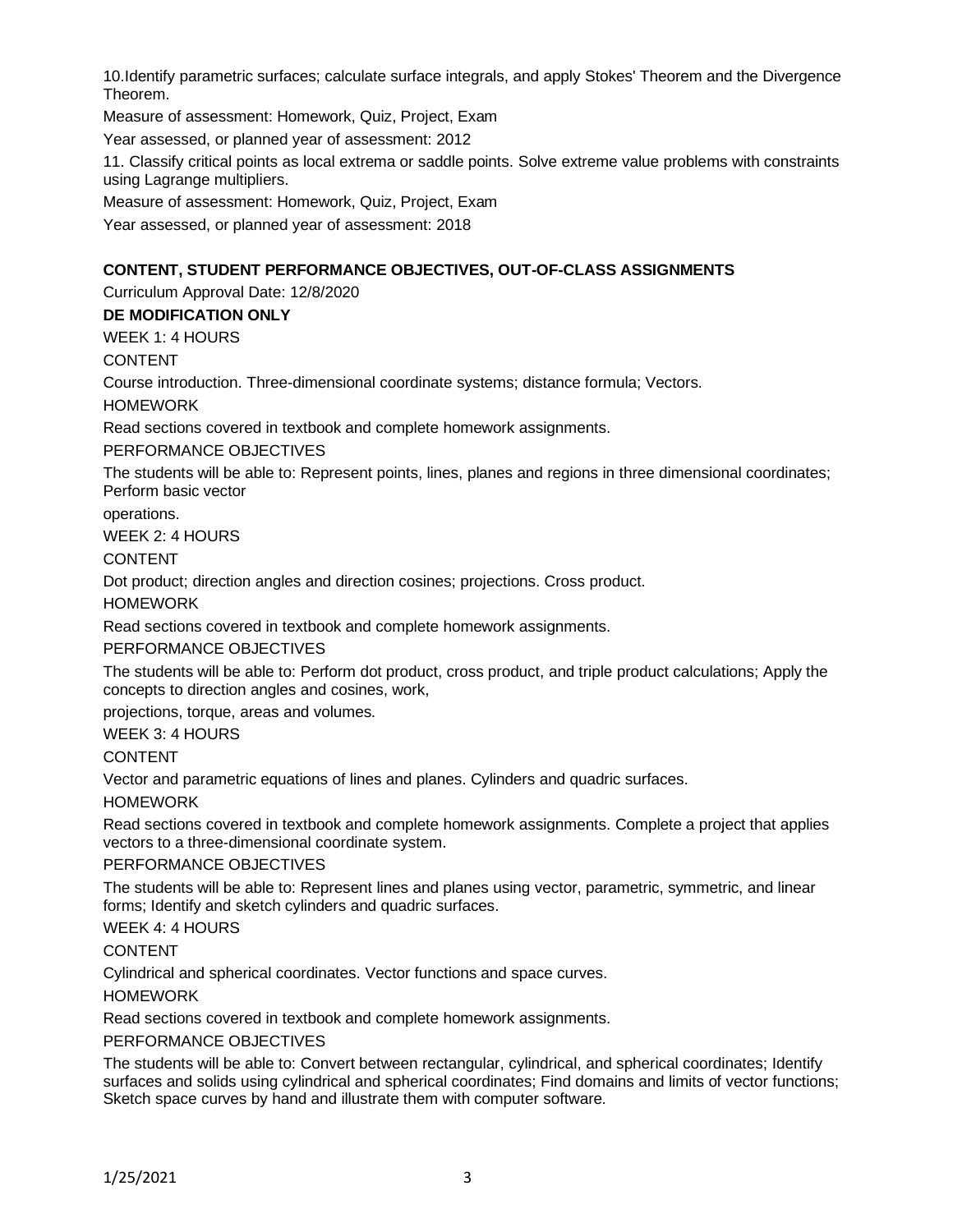## WEEK 5: 4 HOURS

## CONTENT

Derivatives and integrals of vector functions. Arc length and curvature; normal and binormal vectors. HOMEWORK

Read sections covered in textbook and complete homework assignments.

# PERFORMANCE OBJECTIVES

The students will be able to: Find derivatives of vector functions; Evaluate integrals of vector functions; Find arc length, curvature; find unit tangent, normal,

and binormal vectors.

WEEK 6: 4 HOURS

# CONTENT

Velocity and acceleration; Kepler's Laws of planetary motion. Functions of two or more variables.

## HOMEWORK

Read sections covered in textbook and complete homework assignments. Complete a project that explores Kepler's Laws.

## PERFORMANCE OBJECTIVES

The students will be able to: Calculate velocity, acceleration, speed, and position of a particle; Find the tangential and normal components of acceleration vectors; Derive and apply Kepler's Laws. Find the domain, range, and values of functions of two or more variables; Describe and sketch functions of two or more variables.

## WEEK 7: 4 HOURS

## CONTENT

Level Curves. Properties of limits and continuity; Differentiability and differentiation including partial derivatives

and higher derivatives; Partial differential equations.

HOMEWORK

Read sections covered in textbook and complete homework assignments.

# PERFORMANCE OBJECTIVES

The students will be able to: Analyze limits and continuity of a multivariable function at a point;

Determine differentiability of multivariable functions, and compute partial derivatives and higher derivatives; Verify solutions to partial differential equations.

WEEK 8: 4 HOURS

CONTENT

Tangent planes; linear approximations; differentials. The Chain Rule; implicit differentiation.

HOMEWORK

Read sections covered in textbook and complete homework assignments.

PERFORMANCE OBJECTIVES

The students will be able to: Find the equation of the tangent plane to a surface at a point; Find linear approximations and differentials of a function; Apply the Chain Rule to find partial derivatives; Differentiate functions of two or more variables using implicit differentiation.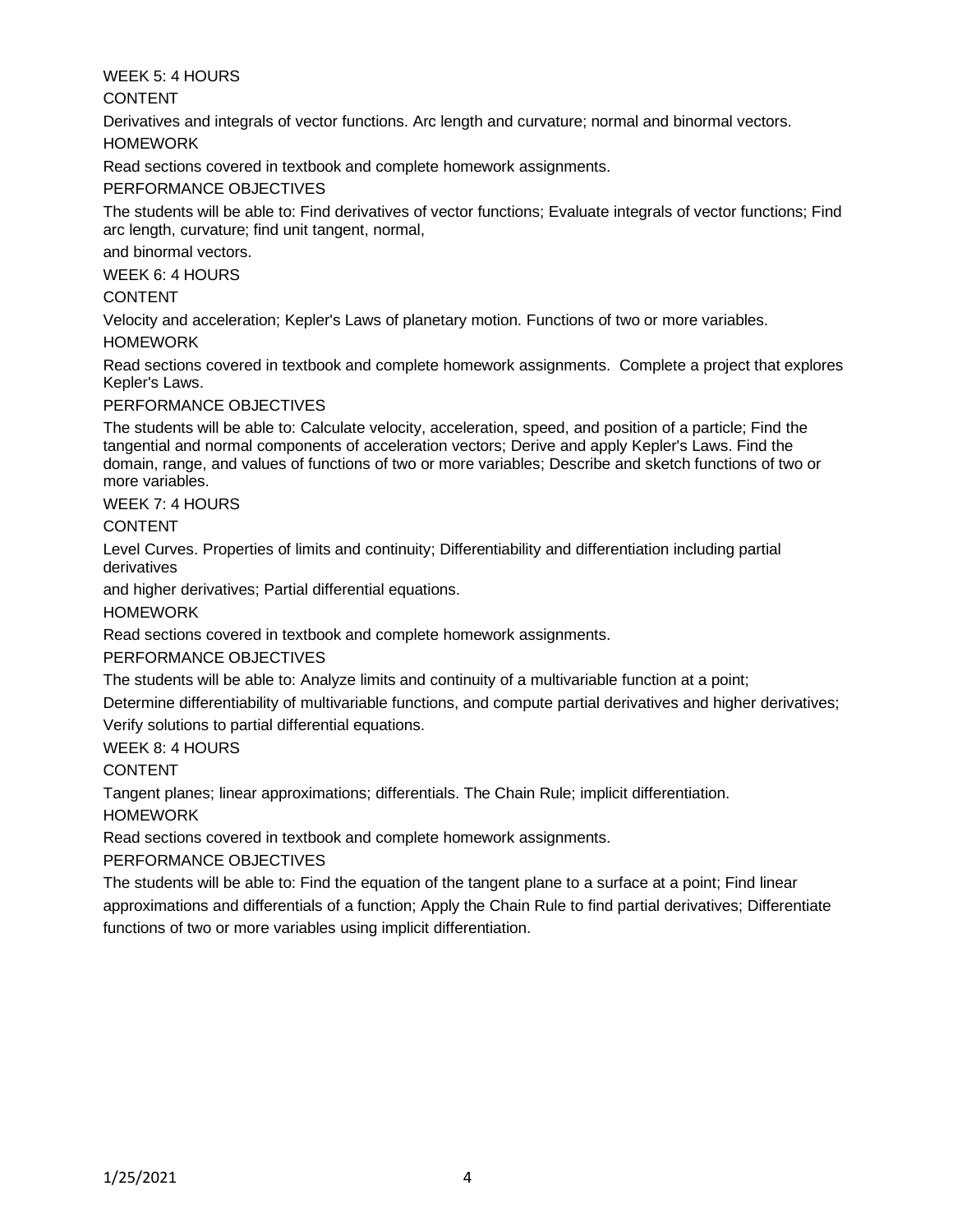## WEEK 9: 4 HOURS

## CONTENT

Directional derivatives and the gradient vector; maximizing the directional derivative; tangent planes to level surfaces. Maximum and minimum values.

HOMEWORK

Read sections covered in textbook and complete homework assignments. Complete a project that determines a maximum or minimum value.

## PERFORMANCE OBJECTIVES

The students will be able to: Find directional derivatives and gradient vectors; Find the equations of tangent planes and

normal lines to surfaces; Find local maximum and minimum values using the Second Derivatives Test; Find absolute maximum and minimum values.

## WEEK 10: 4 HOURS

## CONTENT

Lagrange multipliers. Volumes and double integrals; the midpoint rule; average value.

## HOMEWORK

Read sections covered in textbook and complete homework assignments.

## PERFORMANCE OBJECTIVES

The students will be able to: Classify critical points as local extrema or saddle points. Solve extreme value problems with constraints using Lagrange multipliers; Evaluate double integrals over rectangles.

## WEEK 11: 4 HOURS

## CONTENT

Iterated integrals. Double integrals over general regions; properties of double integrals. Double integrals in polar coordinates.

#### **HOMEWORK**

Read sections covered in textbook and complete homework assignments.

## PERFORMANCE OBJECTIVES

The students will be able to: Calculate iterated integrals; Sketch solids related to iterated integrals; Set up and evaluate double integrals over general regions; Set up and evaluate double integrals using polar coordinates.

## WEEK 12: 4 HOURS

CONTENT

Applications of double integrals. Surface area. Triple integrals.

## HOMEWORK

Read sections covered in textbook and complete homework assignments. Complete a project that involves mass, center of mass, moments of inertia, etc.

## PERFORMANCE OBJECTIVES

The students will be able to: Apply double integrals to mass, center of mass, moments of inertia, etc.; Calculate surface area; Evaluate triple integrals.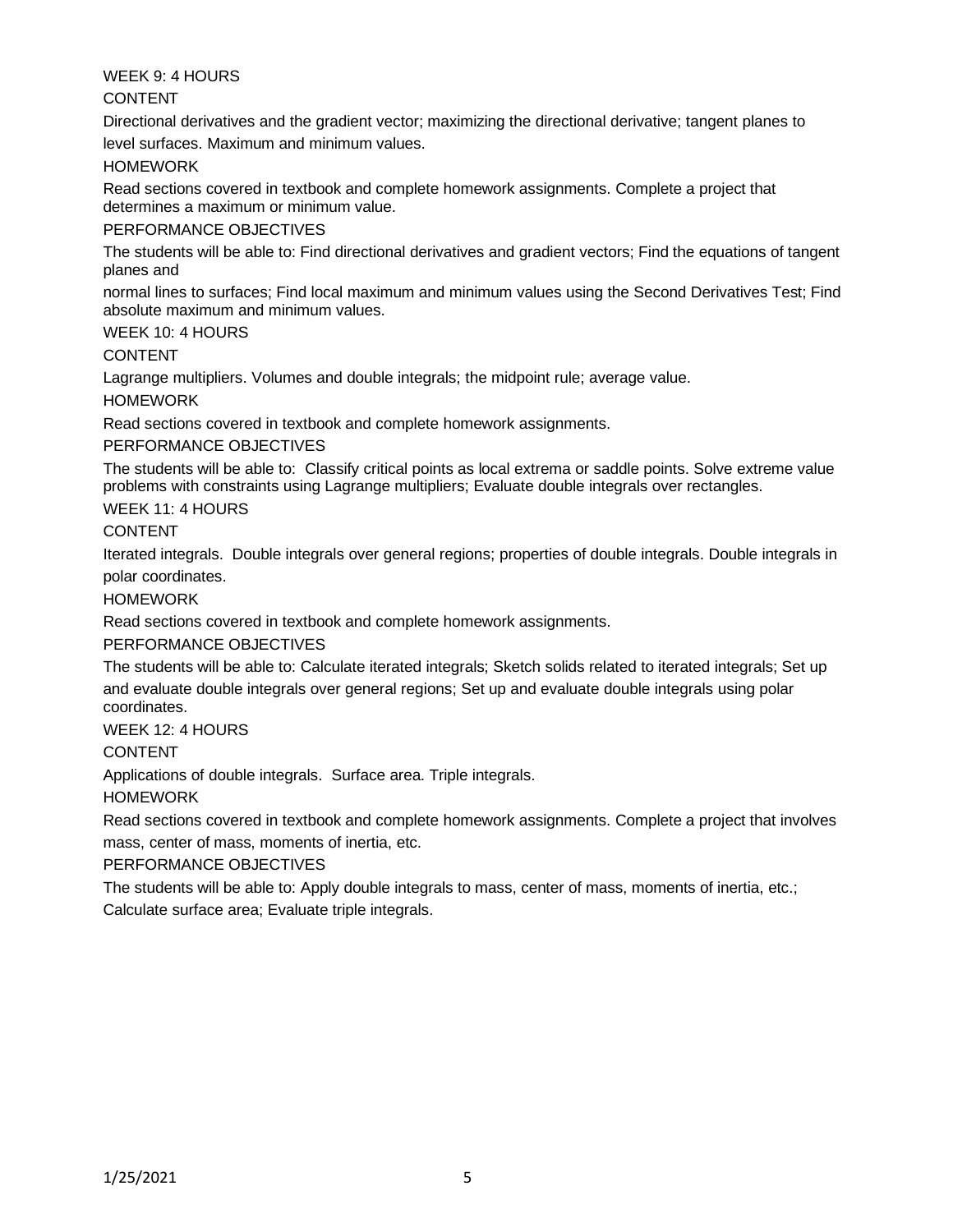WEEK 13: 4 HOURS

CONTENT

Triple integrals in cylindrical and spherical coordinates. Change of variables in multiple integrals. HOMEWORK

Read sections covered in textbook and complete homework assignments. Complete a project that investigates

the intersection of solids.

PERFORMANCE OBJECTIVES

The students will be able to: Set up and evaluate triple integrals using cylindrical and spherical coordinates; Find the Jacobian of a transformation; Use a given transformation to evaluate an integral; Evaluate an integral

by making an appropriate change of variables.

WEEK 14: 4 HOURS

CONTENT

Vector fields. Line integrals including parametrically defined surfaces.

**HOMEWORK** 

Read sections covered in textbook and complete homework assignments.

PERFORMANCE OBJECTIVES

The students will be able to: Recognize and sketch vector fields; Interpret, set up, and evaluate line integrals in the plane, in space, and in vector fields.

WEEK 15: 4 HOURS

CONTENT

Fundamental Theorem for Line Integrals; independence of path; conservation of energy. Green's Theorem. HOMEWORK

Read sections covered in textbook and complete homework assignments.

PERFORMANCE OBJECTIVES

The students will be able to: Determine whether a given vector field is conservative; Find a potential function for a conservative vector field; Show independence of path and evaluate line integrals; Evaluate line integrals

using Green's Theorem.

WEEK 16: 4 HOURS

CONTENT

Curl and divergence. Surface integrals including parametrically defined surfaces. Integrals of real-valued functions over surfaces.

HOMEWORK

Read sections covered in textbook and complete homework assignments.

PERFORMANCE OBJECTIVES

The students will be able to: Find the curl and divergence of a vector field; Identify and represent parametric surfaces; Interpret, set up, and evaluate surface integrals.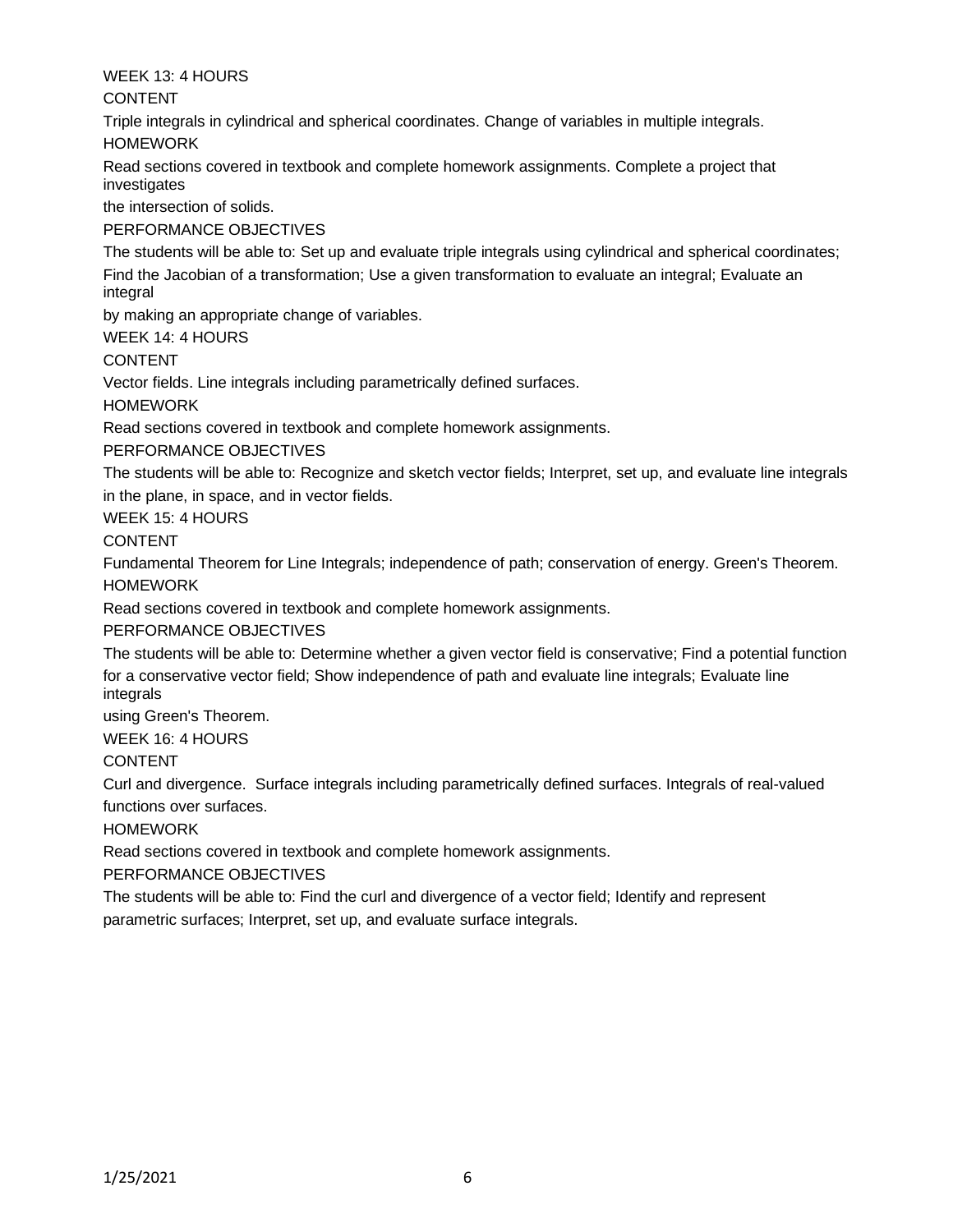WEEK 17: 4 HOURS CONTENT Stokes' Theorem. The Divergence Theorem. Final Review. HOMEWORK

Read sections covered in textbook and complete homework assignments. Complete a project investigating the work of mathematicians Green, Stokes, and Thompson.

# PERFORMANCE

#### **OBJECTIVES**

The students will be able to: Use Stokes' Theorem to evaluate integrals; Use the Divergence Theorem to calculate flux; Discuss the development of mathematical ideas through conjecture and proof.

WEEK 18: 2 HOURS

## **METHODS OF INSTRUCTION:**

Instruction will follow a standard lecture/discussion format. Extensive homework will be assigned in order to assure mastery of the concepts and techniques of multivariable calculus. Students will also be required required to utilize technology, both calculators and computer software, to enhance their understanding of the material.

## **OUT OF CLASS ASSIGNMENTS:**

Required Outside Hours: 12

Assignment Description:

1. Regularly assigned homework that requires students to analyze and study pertinent text material, solved examples and lecture notes.

2. Regularly assigned homework that requires students to apply the principles and skills covered in class by solving related problems.

## **METHODS OF EVALUATION:**

Writing assignments Percent of total grade: 10.00 % Out-of-class projects. Problem-solving assignments Percent of total grade: 10.00 % Homework, quizzes. Objective examinations Percent of total grade: 80.00 %

# **REPRESENTATIVE TEXTBOOKS:**

Required Representative Textbooks James Stewart. Calculus: Early Transcendentals. Brooks/Cole,2015. ISBN: ISBN -10: 1285741552 Reading Level of Text, Grade: 12 Verified by: Jennifer Nari